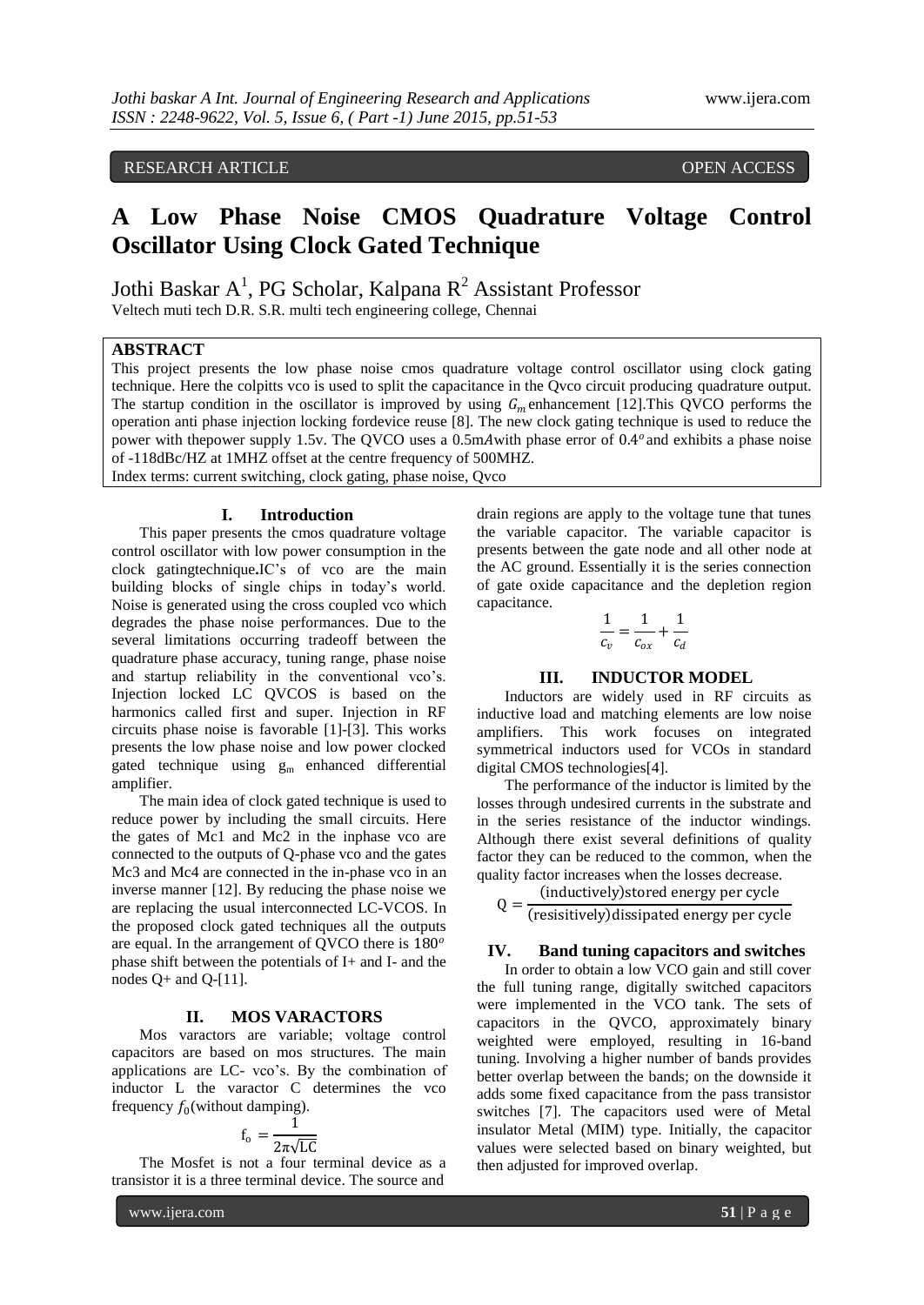The band switches were designed using NMOS pass gate sizes were also binary weighted along with the capacitors. The source and drain of the pass gateswere given as DC input, to keep them on when the output of the oscillator swings to extreme values and also to avoid high currents between source-bulk and drain-bulk junctions. The varactors of source and drain pins is connected to ground using two 3K-ohm resistors, which provide RF isolation.

# **V. ANALYSIS OF PROPOSED CIRCUIT**

Either NMOS or PMOS or complementary solutions are capable of being used**.** In the CMOS circuit power consumption is lower as current is reused. Exemplarily for the NMOS-only topology it has further been shown that phase noise at a given power consumption is inferior compared to the complementary case. The proposed coupling technique does not suffer from any of the disadvantage likephase noise, quadrature phase and figure of merit. In this circuits the oscillator are ac coupled to the varactors. The enhanced loop gain can be explained in the inversion factor of

$$
\frac{1}{n} = \frac{(c_A + c_B)}{c_A}
$$



The current switching noise pair is added under colpitts oscillator noise shaping and  $g_m$  enhancement. Here we are deriving the oscillator start up frequency from the small signal model of the oscillator [12].

$$
g_{\rm mc} R_{\rm p} \ge \frac{(C_{\rm A} + C_{\rm B})^2 - g_{\rm mn} R_{\rm p} C_{\rm A} (C_{\rm A} + C_{\rm B})}{(C_{\rm A} C_{\rm B})}
$$

The minimum required values are derived as

$$
(g_{\text{mc}} + g_{\text{mn}})R_p \ge 2 + 2 \sqrt{1 - g_{\text{mn}}R_p}
$$



|                 | <b>This</b>    | 10   | 11        | 12             |
|-----------------|----------------|------|-----------|----------------|
|                 | work           |      |           |                |
| <b>CMOS</b>     | 0.18           | 0.5  | 0.18      | 0.13           |
| <b>PROCESS</b>  |                |      |           |                |
| $(\mu m)$       |                |      |           |                |
| $FVCO$ (MHZ)    | 500            | 433  | 403       | 403            |
| <b>PHASE</b>    |                |      |           |                |
| NOISE@FREQ      | 120@           | 100@ | 98@       | 127@           |
| <b>OFFSET</b>   | 1 <sub>M</sub> | 600k | 160k      | 1 <sub>M</sub> |
| <b>TUNING</b>   | 20             | 19   | 27.5      | 1.5            |
| <b>RANGE</b>    |                |      |           |                |
| (% )            |                |      |           |                |
| I/Q phase error | $0.4^{0}$      | NA   | <b>NA</b> | $0.5^{0}$      |
| Supply voltage  | 1.5            | 3.3  | 1.5       | 1              |
| Dc power        | 0.65           | 1.2  | 1.2       | 1              |
| Fom             | 170            | 156  | 165       | 179            |

#### **VII. Conclusion**

In this projecta new low phase noise low power quadrature voltage control oscillator is designed.